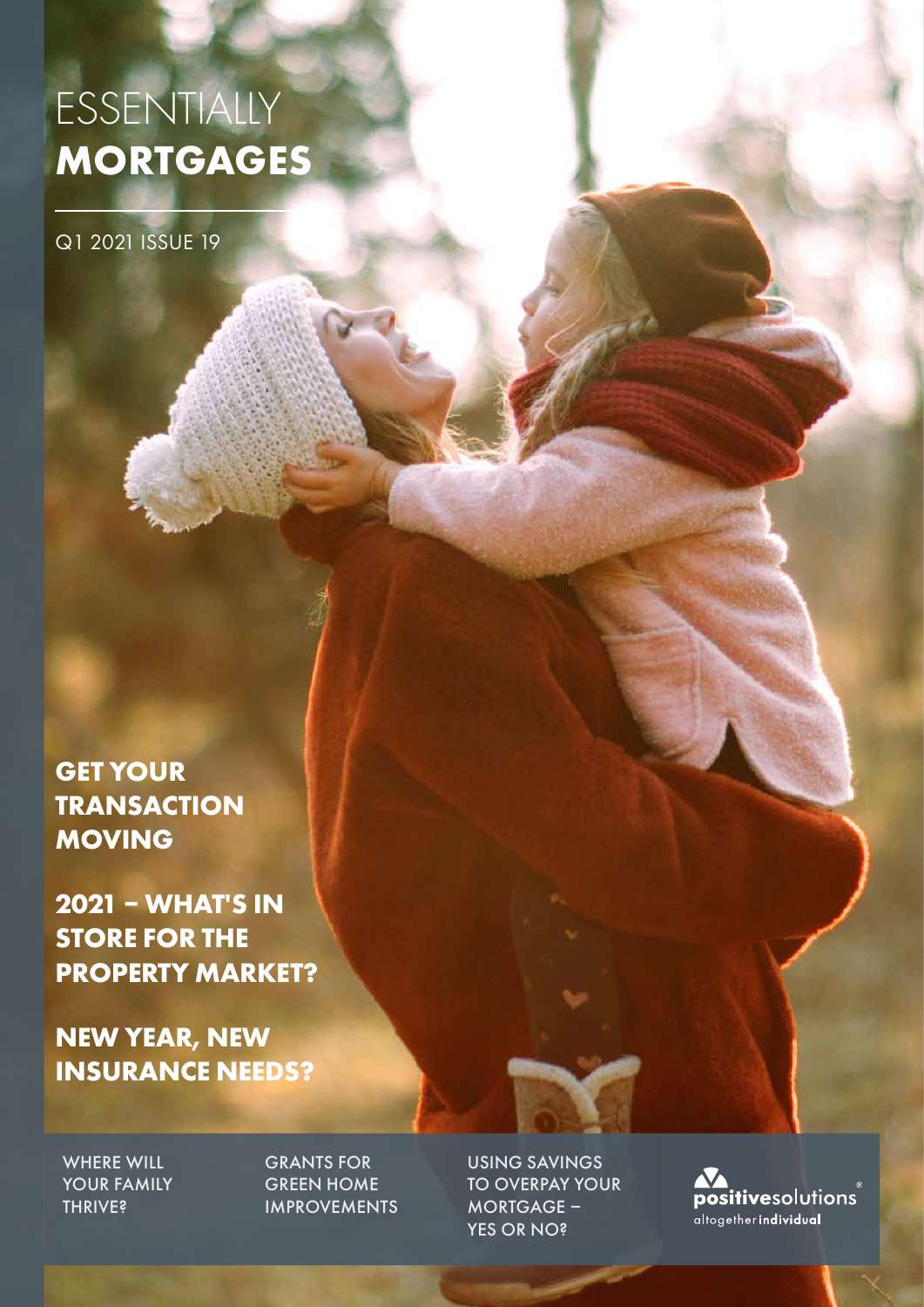### IN THIS ISSUE

| <b>NEW YEAR, NEW INSURANCE NEEDS?</b>                        | 3              |
|--------------------------------------------------------------|----------------|
| <b>GRANTS FOR GREEN HOME IMPROVEMENTS</b>                    | 4              |
| MUM AND DAD CONTINUE TO SUPPORT PROPERTY PURCHASES           | 4              |
| <b>GET YOUR TRANSACTION MOVING</b>                           | 5              |
| WHERE WILL YOUR FAMILY THRIVE?                               | 6              |
| USING SAVINGS TO OVERPAY ON YOUR MORTGAGE - YES OR NO?       | $\overline{z}$ |
| <b>HOPE DWINDLES FOR MORTGAGE PRISONERS</b>                  | 7              |
| <b>GET A SURVEY TO AVOID UNWANTED SURPRISES</b>              | 8              |
| HOW MUCH FLOORSPACE CAN YOU GET FOR THE AVERAGE HOUSE PRICE? | 8              |
|                                                              |                |



## 2021 – WHAT'S IN STORE FOR THE PROPERTY MARKET?

The property market rebound took even the experts by surprise in the second half of 2020, with Savills' autumn residential property market outlook stating that activity had been 'stronger than anticipated'.

HMRC data found that residential property transactions were up 19.3% year-on-year in November 2020, while UK mortgage approvals hit a 13-year high in October<sup>1</sup>.

#### **So, what now?**

Despite gloomy predictions of a house price crash earlier in the year, the property market looks set to remain surprisingly buoyant in 2021. Despite Lockdown 3.0 taking hold, the housing market remains open, with estate agents, removal firms and tradespeople allowed to continue working in people's homes, meaning homebuyers and sellers can resume in earnest with their transactions.

The momentum initiated by July's Stamp Duty holiday announcement has continued into the first quarter of the new year, with a massive 650,000 sales currently in the



pipeline – most of which will be aiming to complete by the end of March<sup>2</sup>.

#### **An unsustainable situation?**

Despite an optimistic outlook for the year ahead, experts are quick to point out that uncertainty remains as the UK continues its battle against the pandemic. While Rightmove points to '*strong evidence*' that people will continue to prioritise reviewing their housing needs, Savills warns that the outlook for this year's housing market will shift and change in line with the government's response to the crisis, the speed of vaccine delivery and economic recovery.

Particularly, the end of the furlough scheme in April 2021 is highlighted as a potential challenge. With job losses expected despite the replacement Job Protection Scheme, 2020's momentum may be unsustainable as we move into Q2 and Q3 2021.

#### **A 'less straightforward' year**

With so many variables at play, Knight Frank suggests that even short-term forecasting remains difficult this year. Whatever happens in 2021, however, one thing is sure: we'll continue to keep you up to date with the latest property market news, so you'll always be able to make an informed decision.

1 Bank of England, 2 Rightmove, 2020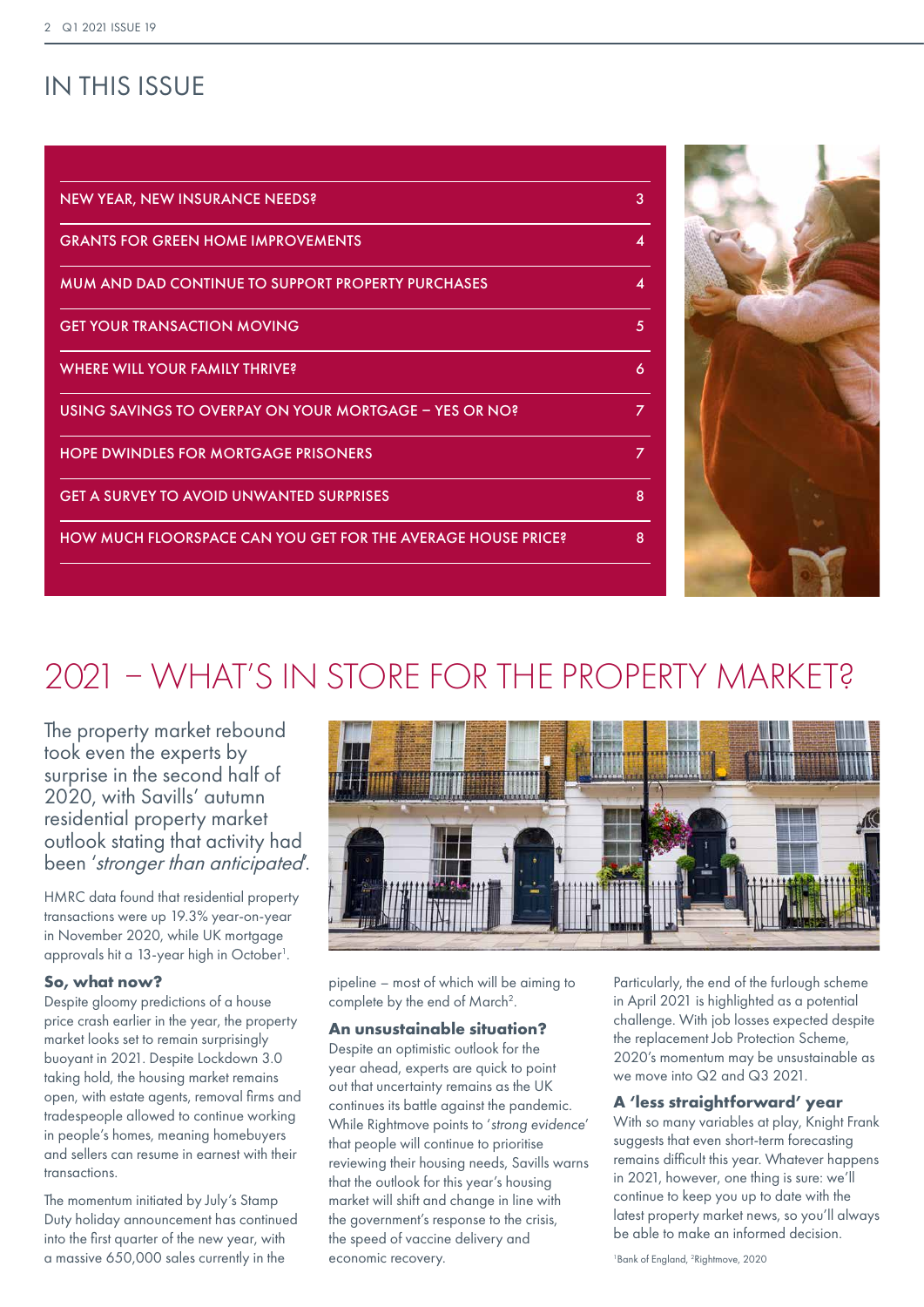

# NEW YEAR, NEW INSURANCE NEEDS? **IF YOU NOW**

With many people now working from home full-time due to the national lockdown, the Association of British Insurers has reassured office-based homeowners that remote working will have no impact on their home insurance policy and that there is no need to update documents or contact their insurer.

However, if you now have more expensive tech at home, perhaps purchased to aid home schooling, or accumulated over the festive period, you may need to update your home contents policy to reflect the increased value of your possessions.

With the average British adult estimated to have forked out £476 on Christmas gifts in 20203 , it's important not to overlook the value of all the gifts you and your children received, as they could add hundreds, if not thousands, onto the value of your home contents.

#### **What's happened in your year?**

The pandemic has also led many of us to review our needs for other types of insurance, such as life insurance or critical illness cover.

Whenever your personal circumstances change, it's important to make time to review your protection cover. Any changes in your financial circumstances – for example getting a new job or losing your job, taking out a mortgage, having children, getting divorced, retiring – are all triggers to review your needs.

**HAVE MORE EXPENSIVE TECH AT HOME, PERHAPS PURCHASED TO AID HOME SCHOOLING, OR ACCUMULATED OVER THE FESTIVE PERIOD, YOU MAY NEED TO UPDATE YOUR HOME CONTENTS POLICY**

#### **Don't delay**

2020 certainly showed us to expect the unexpected. So, don't delay in ensuring you have adequate protection cover to keep you, your loved ones and your home, safe from life's hard knocks. We're only a phone call away.

3 Finder, 2020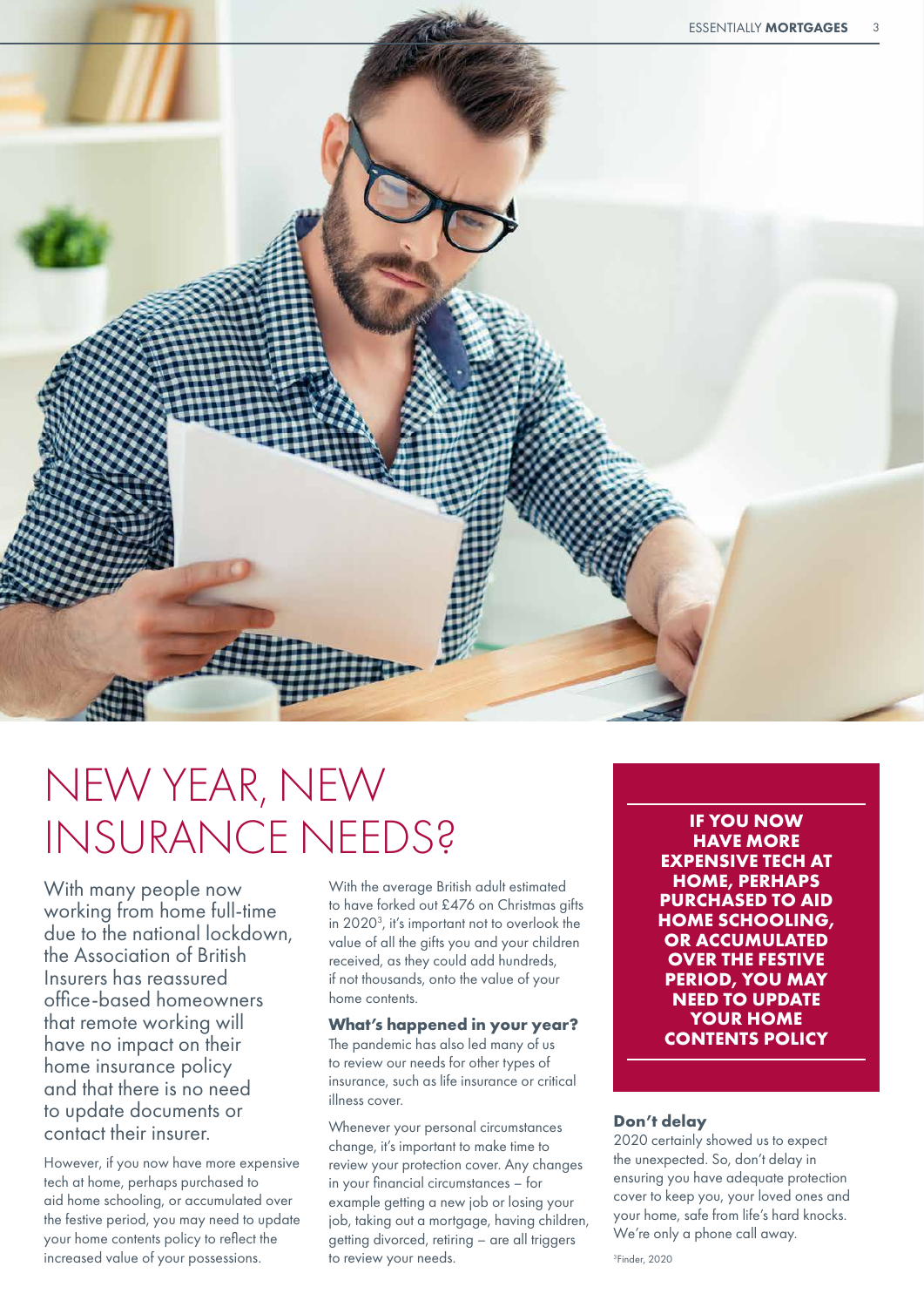### MUM AND DAD CONTINUE TO SUPPORT PROPERTY PURCHASES

With mortgage lending impacted by the pandemic, the Bank of Mum and Dad (BoMaD) has had to step up to the plate (yet again!).

In fact, more than half of buyers under the age of 35 have received financial assistance from this prolific lender, with £1.36bn going towards the purchase of 73,160 properties in 2020, according to estimates made in October4 .

#### **Vital support**

In fact, this assistance has been so crucial that 71% of these new homeowners say they would have been unable to buy without it, delaying their home purchase by an average of four years.

#### **Older buyers not exempt**

BoMaD lending isn't just reserved for younger age groups, however. The research revealed that over-35s were expected to receive £2.14bn from parents and relatives towards their house purchase in 2020, or 61% of total BoMaD lending.

<sup>4</sup>Legal & General, 2020

#### **MORE THAN HALF OF BUYERS UNDER THE AGE OF 35 HAVE RECEIVED FINANCIAL ASSISTANCE**





## GRANTS FOR GREEN HOME IMPROVEMENTS

With the climate crisis and environmental issues gaining in importance every day, why not seize the opportunity to go green this year?

You may have heard that the government is issuing Green Homes Grant vouchers to homeowners to assist them in making energy-saving improvements to their property, such as insulation, low-carbon heating or double-glazing. The vouchers cover two-thirds of the cost of eligible renovations, up to a maximum of £5,000. Those on a low income may be eligible for a voucher covering 100% of the cost, up to a maximum of £10,000.

#### **Am I eligible?**

Only those living in England are eligible for the voucher; those in Scotland, Wales and Northern Ireland can take advantage of similar financial assistance schemes in their country of residence. You must also be a homeowner or a residential landlord in the private rented or social housing sector.

#### **What can the voucher be used for?**

There is a specific list of home improvements covered by the voucher, split into 'primary' and 'secondary' measures. You must use the voucher to install a primary measure first before using any leftover funds to finance one of the secondary options. The two primary measures are insulation and low-carbon heating, while secondary measures include draught proofing, double glazing and heating controls (i.e. smart heating or thermostats). The voucher must be redeemed and the improvements completed by 31 March 2022.

#### **Can I carry out renovations myself?**

No, all works must be undertaken by a TrustMark-registered installer, who must also be officially registered with the Green Homes Grant scheme. To find out about registered installers in your area, visit: www.simpleenergyadvice.org.uk/ installer-search.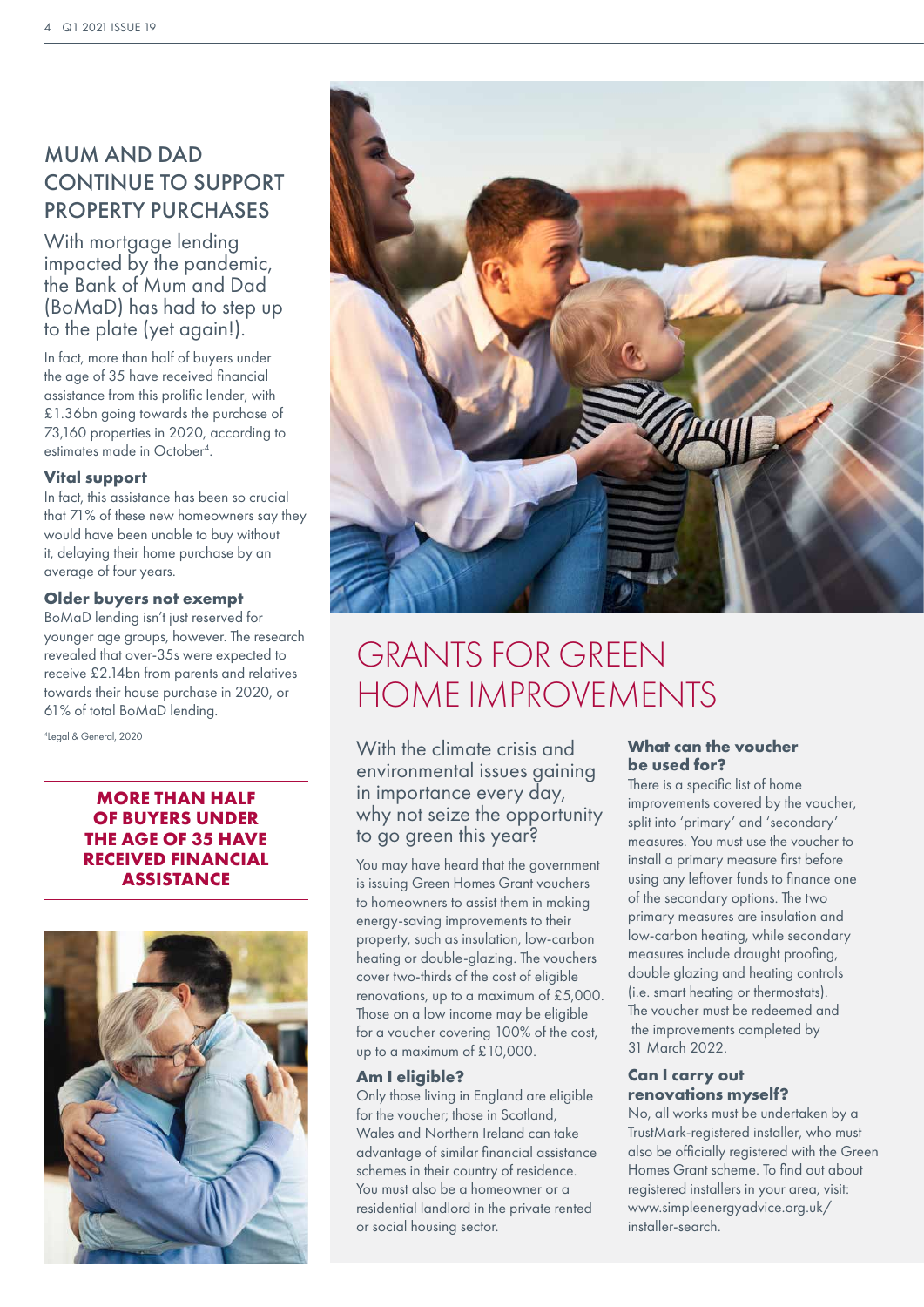## GET YOUR TRANSACTION MOVING

Although the government confirmed in December that there would be no extension to the Stamp Duty holiday scheme, pressure is mounting for an extension to be granted in light of the most recent national lockdown announced in January.

If the deadline remains 31 March 2021, research<sup>5</sup> has predicted that up to 325,000 buyers stand to miss the deadline due to delays caused by the sheer weight of demand on the sector. However, it is possible to get your transaction over the line on time by following these top tips.

#### **1. Instruct a solicitor as soon as you've listed**

Many sellers only think to instruct a solicitor once they've had an offer on their property, but it can really speed things up if you instruct a solicitor as soon as your property is on the market.

#### **2. Get a mortgage in principle before starting your property search**

Getting all the affordability checks done and obtaining an agreement in principle before you even start looking for your home can again save so much time.

#### **3. Get the searches done now**

As soon as you've made an offer, make sure that your solicitor applies for local authority searches immediately, as they are also subject to significant delays at the moment.

#### **4. Book a survey**

Surveyors are also said to be at breaking point, so find a reputable surveyor well ahead of time and book in a survey as soon as you have had your offer accepted.

#### **5. Get your paperwork together**

Make sure you understand what documentation you'll need to hand over to your solicitor, and don't delay in getting it together. Also make sure you immediately fill in, sign and send back any documentation sent to you by your solicitor.

#### **6. Get some help**

Our final tip is not to do it alone! We can help you find a suitable mortgage so that you're free to speed on with your transaction.

5 Twentyci, 2020

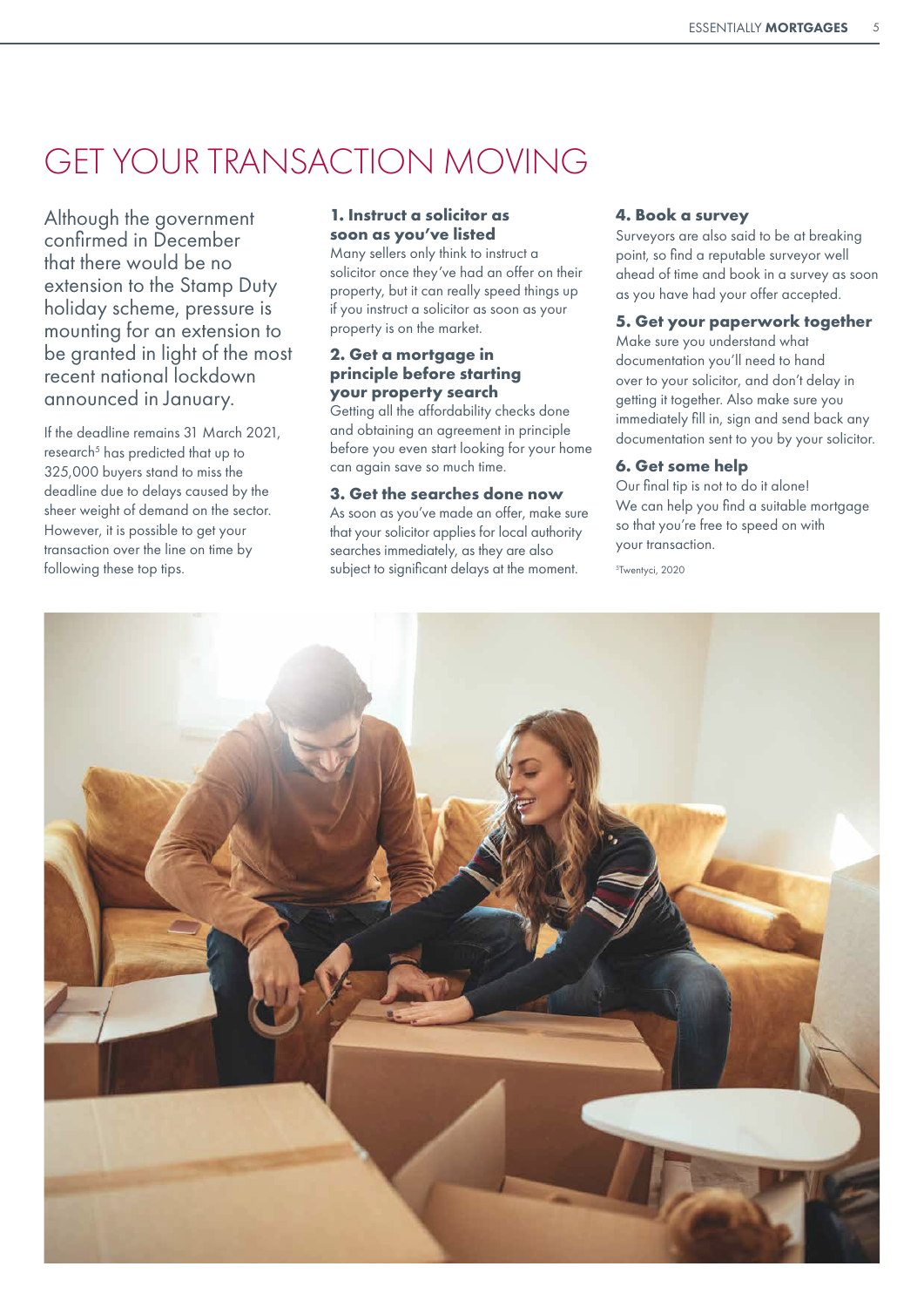## **WHERE** WILL YOUR FAMILY THRIVE?

Buying a new home isn't just about the property itself; the surrounding area, amenities and green space are all vital in selecting a home in which your family can thrive.

To help you find your ideal location, research has identified the best places to live in the UK by looking at data on crime rates, community engagement, education standards and more<sup>6</sup>.

#### **Family-friendly areas**

After analysing the data, the researchers found three clear winners. Coming top of the list was the county of Sussex, followed by London, with Gloucestershire coming in third. With vibrant city locations such as Brighton combined with stunning countryside, Sussex residents are unsurprisingly happy, with Brighton and Hove, Eastbourne and Horsham all scoring well above seven out of 10 in the government's latest 'Personal wellbeing in the UK' report<sup>7</sup>.

Up second, surprisingly, London features as one of England's best locations to raise a family. Expensive property is mitigated by high average earnings, while the capital is also an education hotspot, boasting nine of the UK's top 10 schools<sup>8</sup>.

Gloucestershire also plays host to some excellent schools and is rated as one of the top three safest places to live in Britain, according to crime figures<sup>9</sup>. It's also a cultural hotspot, with Cheltenham playing host to a wide range of internationally renowned festivals.

#### **Northern England has so much to offer**

Meanwhile, Cheshire, Greater Manchester and Durham top the league tables for northern locations, with rolling countryside, excellent universities and vibrant city locations all within reach of prospective buyers.

6 Royal London, 2020, 7 ONS, 2020, <sup>8</sup>Real Schools Guide, 2020, <sup>9</sup>ONS, 2020

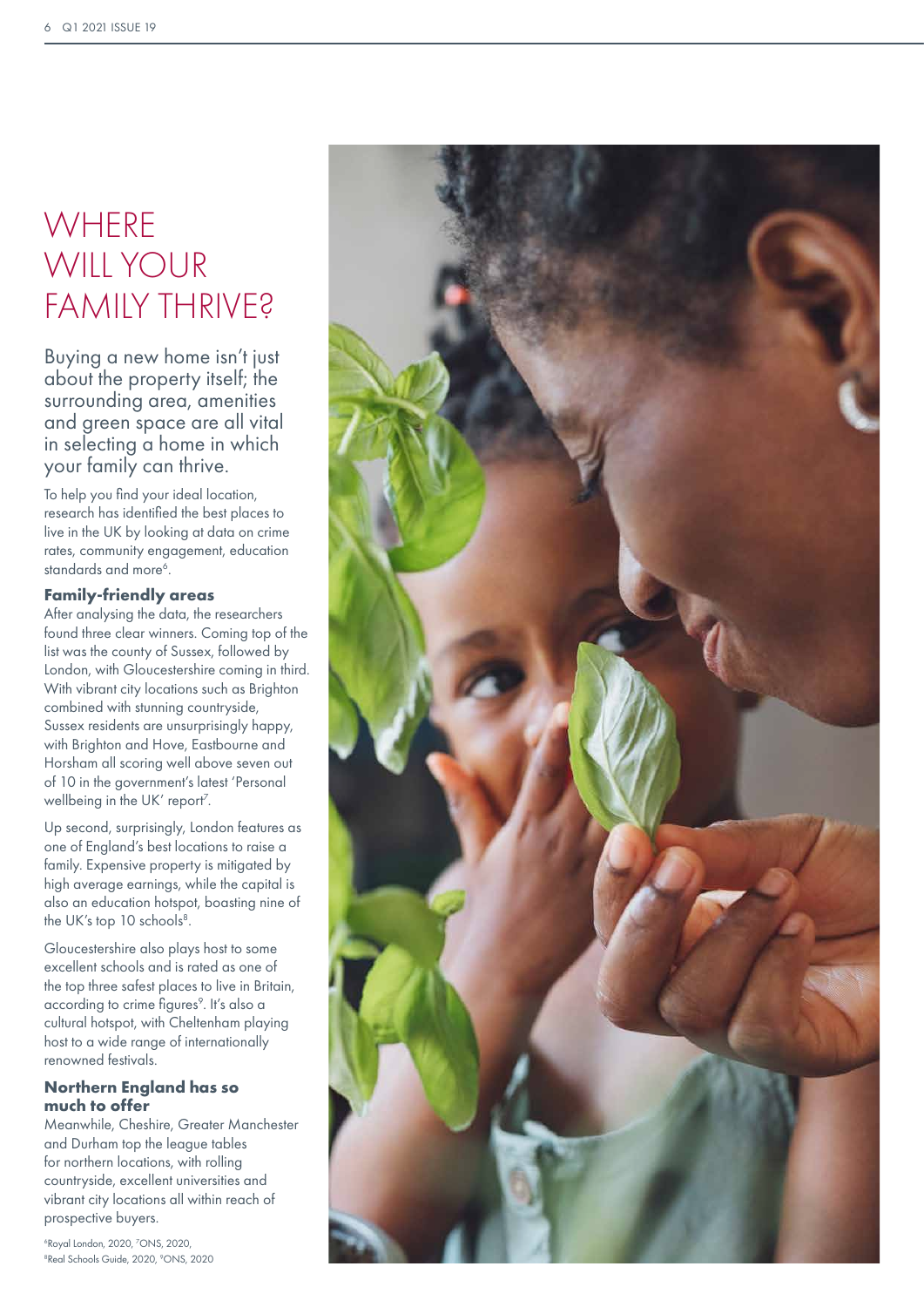### HOPE DWINDLES FOR MORTGAGE PRISONERS

Economic Secretary to the Treasury, John Glen, has struck down proposed amendments to the Financial Services Bill, which campaigners say could have potentially freed hundreds of thousands of 'mortgage prisoners'.

#### **Who are mortgage prisoners?**

Mortgage prisoners are people who purchased a house prior to the 2008 financial crash on a competitive mortagge. but whose homes then plunged in value following the house price crash. Due to stricter affordability criteria, they were then unable to remortgage to a cheaper loan at the end of their term, instead being forced onto their lender's much higher standard variable rate (SVR).

#### **The proposed measures**

If the proposals had been accepted, clauses 24, 25 and 26 of the Act would have been amended to:

- **a.** extend the FCA's regulation of the mortgage market;
- **b.** cap the standard variable rate (SVR) payable by borrowers unable to switch to a different lender;
- **c.** require lenders to seek the borrower's written permission before transferring their loan.

However, Mr Glen stated that the measures risked "*a number of unintended consequences and would be disproportionate to support a small number of borrowers.*"

#### **Campaigners react**

The news has been met with consternation by politicians, including Seema Malhotra MP, who chairs the All-Party Parliamentary Group on mortgage prisoners. She said, "*Supporting these amendments provides immediate help to mortgage prisoners, who have suffered far too long and are now hit harder by the pandemic.*"

Her words were echoed by Kevin Hollinrake MP, who argued that an SVR cap would "*have a transformational effect*" for tens of thousands of mortgage prisoners who cannot find relief in existing measures.

#### **Struggling with your mortgage?**

If you are currently having difficulties switching to a more competitive mortgage, speak to us. We can review your finances and guide you through your available options.



While low interest rates have been good news for homebuyers and remortgagers, Bank of England's (BoE) current base rate has put a serious dampener on our savings power.

With savings currently earning little interest, then, would it make more sense to use your savings to overpay on your mortgage?

#### **It depends on your situation**

As with most financial questions, the answer depends entirely on your personal circumstances. If you've been fortunate enough to have saved more than usual during the pandemic or have already built up a decent fund in your savings account, then overpaying on your mortgage (within any limits set by your lender) may be a better use of your money than leaving it stagnating in a low-interest account. Even small, regular overpayments can add up over time.

However, if overpaying on your mortgage and using your savings would in turn leave you with nothing to fall back on in the event of an emergency, then it's best to leave your funds where they are.

#### **Need help deciding?**

If you're not sure which path would be best for you, we can take a look at your circumstances and advise what would make the most financial sense for you right now.